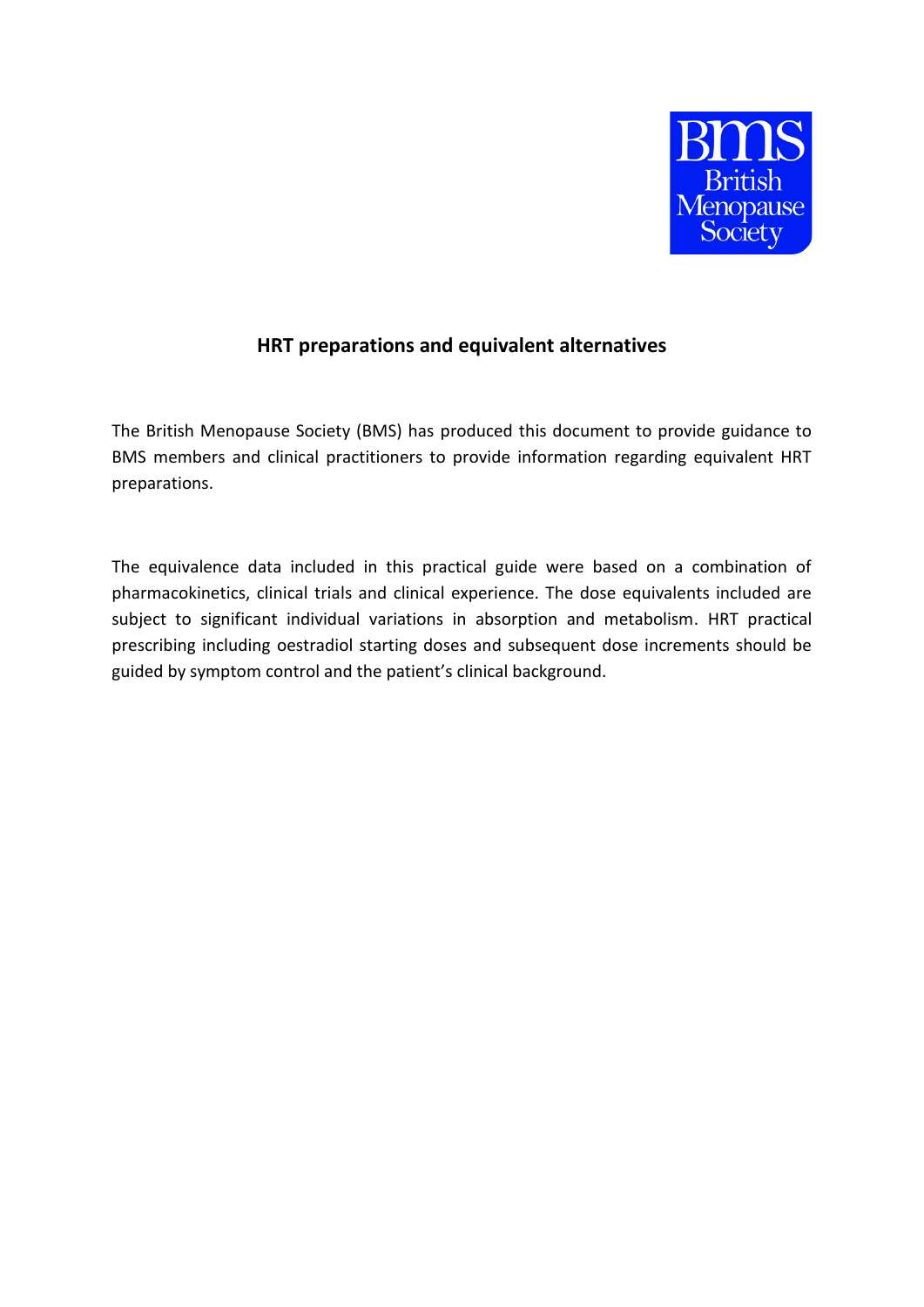**1. Women taking sequential HRT preparations with transdermal oestradiol can consider the following options below:**

## **Evorel Sequi patches**

**Provides transdermal oestradiol with sequential progestogen (norethisterone)** 

**Alternatively, women can consider transdermal oestrogen delivery with an alternative progestogen by taking oestrogen and progestogen separately:**

 **Oestrogen:**

**Evorel 50 patches Estradot 50 patches Estraderm 50 patches Femseven mono 50 patches Progynova TS 50 patches**

**Or an oestradiol gel preparation such as Oestrogel or Sandrena: Oestrogel one measure twice a day would be equivalent to the oestrogen dose in Evorel Sequi Or Sandrena 1 mg sachet a day would be equivalent to the oestrogen dose in Evorel Sequi**

**Or oestradiol spray Lenzetto three sprays (40 mcgm) would be equivalent to the oestrogen dose in Evorel Sequi**

> **+ Progestogen:**

**Micronised Progesterone: Utrogestan 200 mg orally for 12 days a month at night (cyclical)**

**Or Provera 10 mg orally for 12 days a month**

**Or Norethisterone 5 mg orally for 12 days a month**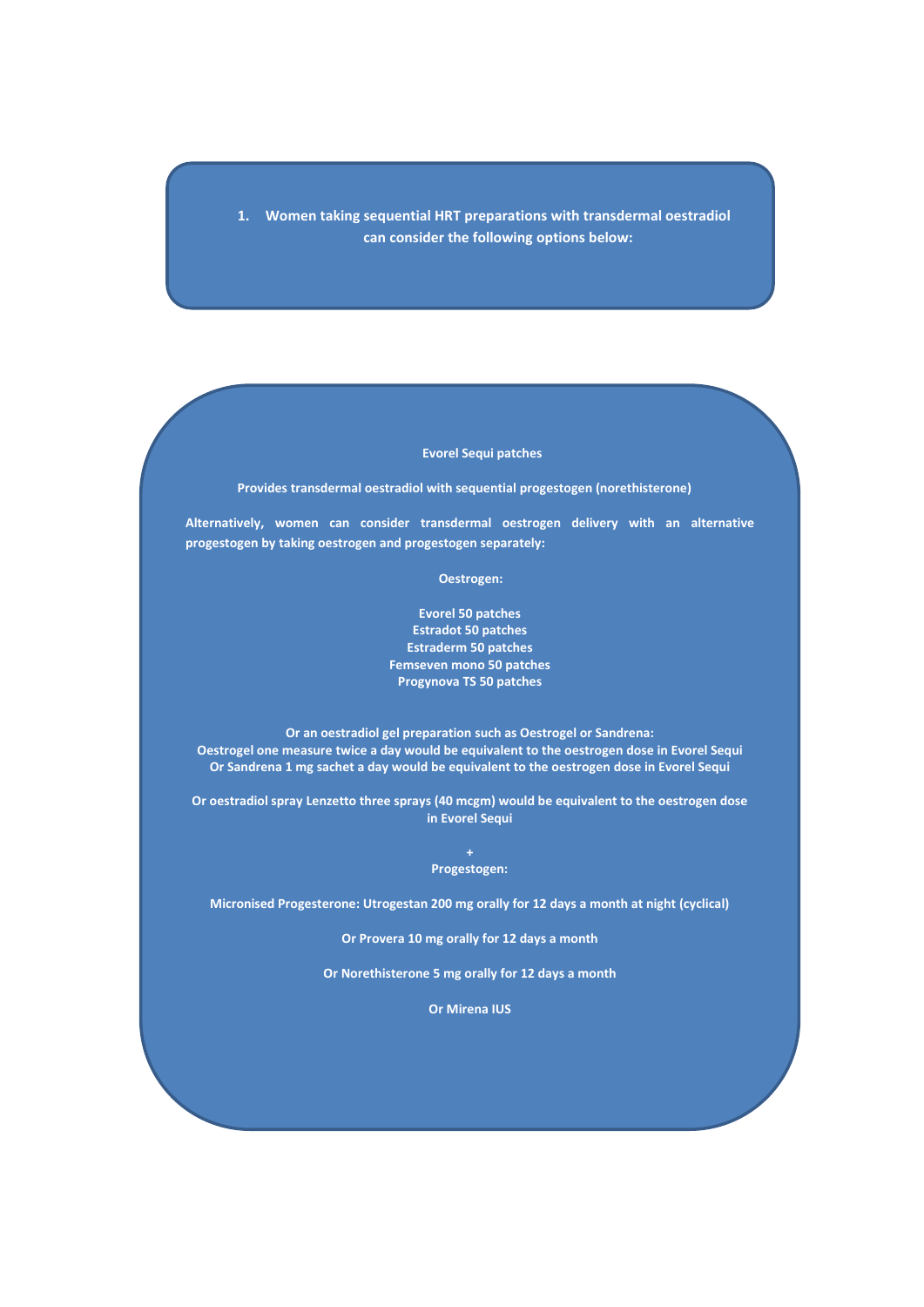**2. Women taking continuous combined HRT preparations with transdermal oestradiol** 

**can consider the following options below:**

 **Evorel Conti patches:**

**Transdermal oestradiol with continuous progestogen (norethisterone)**

**Femseven Conti patches:**

 **Transdermal oestradiol with continuous progestogen (levonorgestrel)**

**Alternatively, women can consider transdermal oestradiol delivery with an alternative progestogen by taking oestrogen and progestogen separately:**

 **Oestrogen:**

**Evorel 50 patches Estradot 50 patches Estraderm 50 patches Femseven 50 mono patches Elleste MX 40 patches** 

**Or an oestradiol gel preparation such as Oestrogel or Sandrena: Oestrogel one measure twice a day equivalent to the oestrogen dose in Evorel Conti Or Sandrena 1 mg sachet a day would be equivalent to the oestrogen in Evorel Conti Or oestradiol spray Lenzetto three sprays (40 mcgm) equivalent to the oestrogen dose in Evorel Conti**

**Progestogen:** 

**Micronised Progesterone: Utrogestan 100 mg orally at night daily on continuous basis Or Provera 5 mg orally daily on continuous basis**

**Or Norethisterone 5 mg orally daily on continuous basis (1mg would be sufficient for use in a continuous combined regimen but not available in stand-alone preparations) Off license use of norethisterone in progestogen only contraceptive pills (e.g. Noriday 3 x tablets of 350 micrograms a day, will provide 1.05 mg of norethisterone) may be considered as an equivalent alternative.**

**Or Mirena IUS**

**– Earlier studies have reported that desogestrel 150 micrograms is effective as the progestogen component of HRT with no increase in the risk of endometrial hyperplasia. There is lack of evidence on the use of desogestrel 75 micrograms as the progestogen component of HRT.** 

**If desogestrel 75 micrograms is used as contraception in women receiving HRT, it would be recommended to add further progestogen (e.g. Utrogestan 100 mg daily or 200 mg for 12 days a month) to provide adequate endometrial protection.**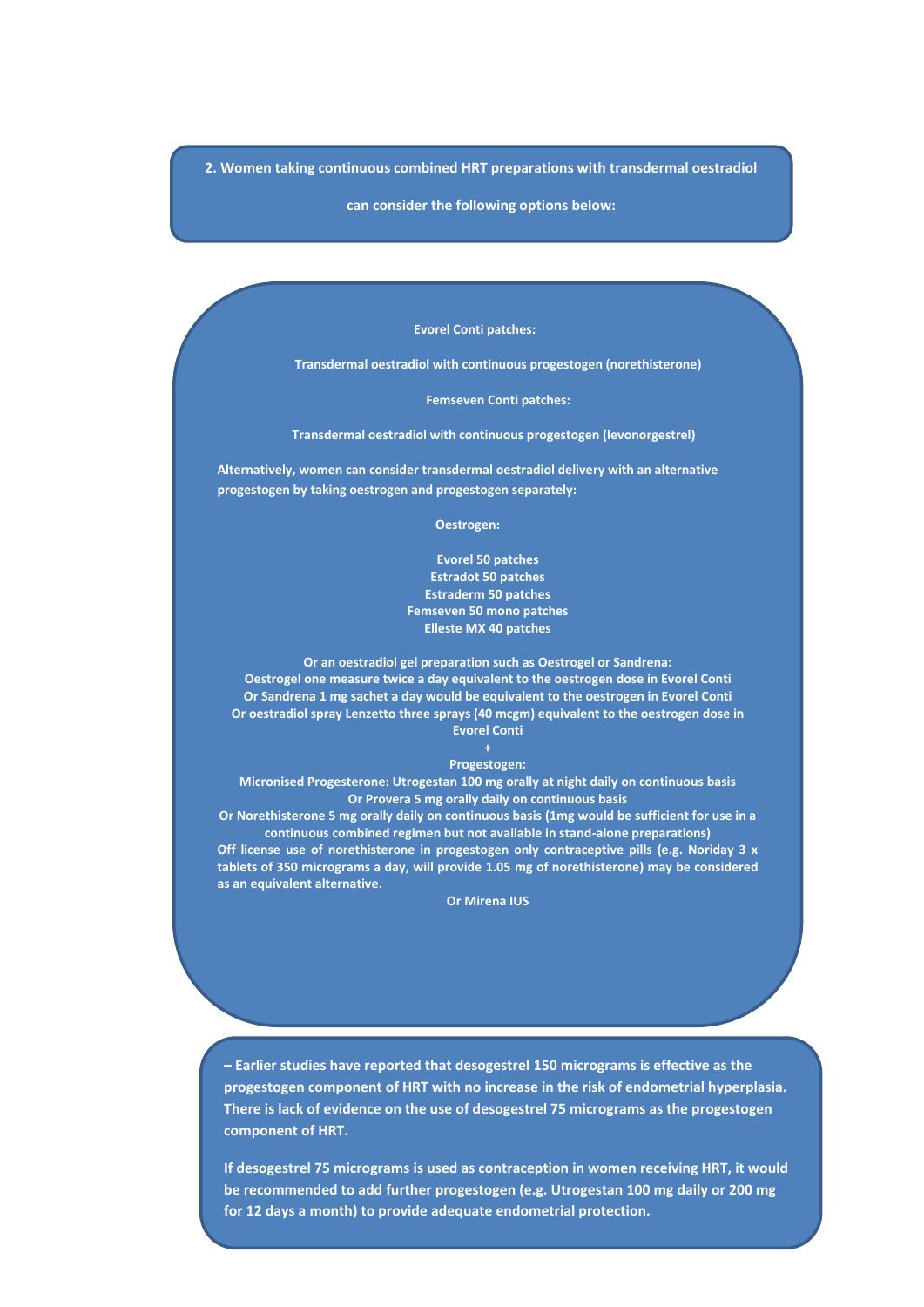**3. Equivalence options for different doses of transdermal oestradiol**

**Evorel (25/50/75/100) Estradot patches (25/50/75/100) Estraderm patches (25/50/75/100) Femseven mono (50/75/100) Progynova TS (50/100).** 

**For a dose of 25 can use half a patch of 50. For a dose of 75 can use 3/4 of a patch of 100.**

**Alternatively, could switch to a gel preparation as Oestrogel or Sandrena or Lenzetto spray to take with current progestogen intake as above:**

**If taking Evorel 25: Oestrogel one measure a day would give an equivalent. If taking Evorel 50: Oestrogel one measure twice a day would give an equivalent. If taking Evorel 75: Oestrogel three measures a day (2 am and 1 pm or vice versa) would give an equivalent.** 

**If taking Evorel 100: Oestrogel 4 measures a day (2 am and 2 pm) would give an equivalent.** 

## **Or Sandrena gel:**

**If taking Evorel 25: 0.5 mg Sandrena sachet a day would give an equivalent. If taking Evorel 50: 1 mg Sandrena sachet a day would give an equivalent. Or Lenzetto three sprays (40 mcgm) equivalent to two measures of Oestrogel or 50 microgram patch**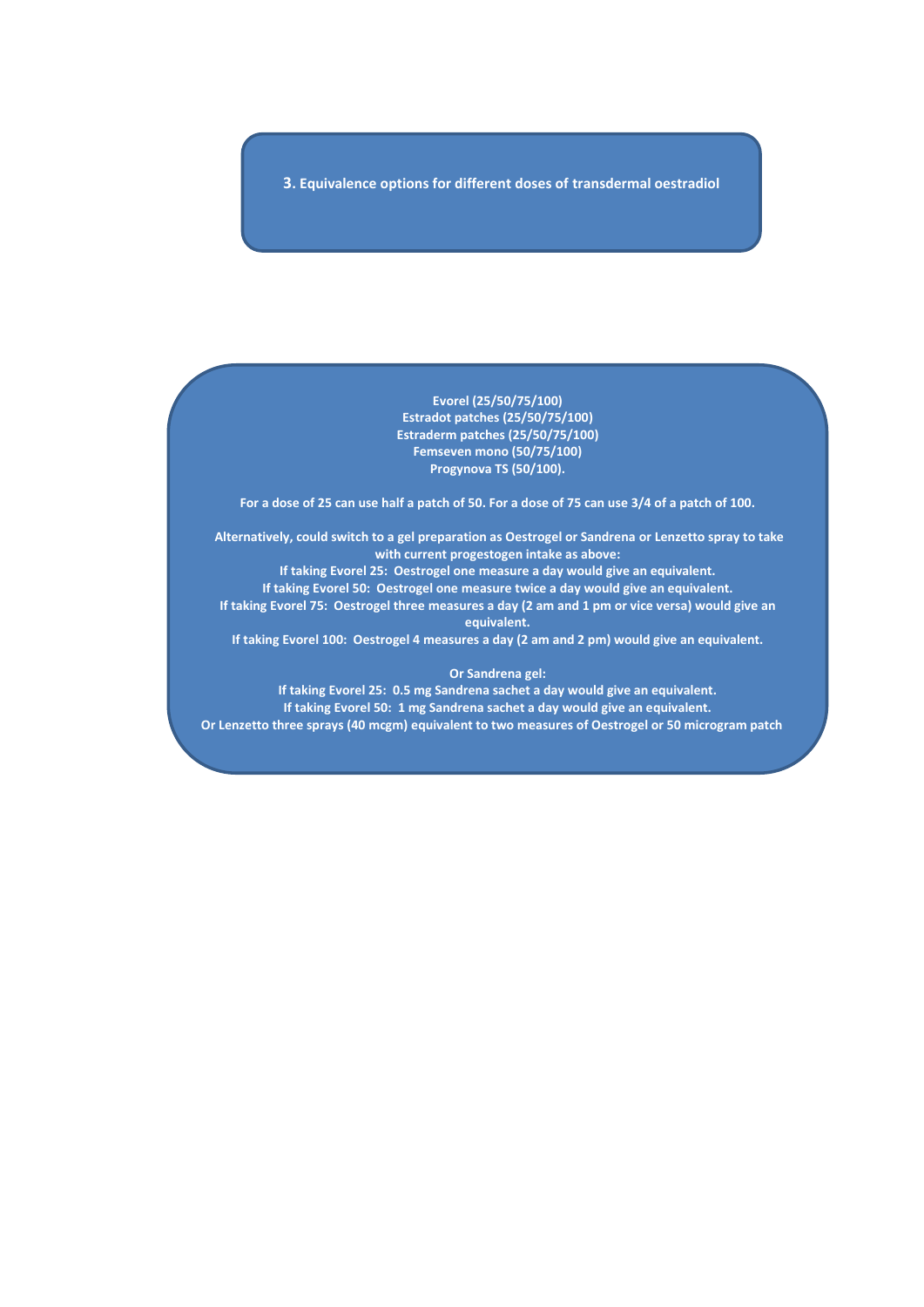**4. Women taking transdermal oestradiol only HRT in the form of (25/50/75/100) patches and do not require taking progestogen (women who had a hysterectomy) can consider:**

**Evorel (25/50/75/100) Estradot patches (25/50/75/100) Estradem patches (25/50/75/100) Femseven mono (50/75/100) Progynova TS (50/100). For a dose of 25 can use half a patch of 50. For a dose of 75 can use 3/4 of a patch of 100.**

**Alternatively, could take a gel preparation such as Oestrogel or Sandrena:**

**Oestrogel:**

**If taking Evorel 25: Oestrogel one measure a day would give an equivalent If taking Evorel 50: Oestrogel one measure twice a day would give an equivalent If taking Evorel 75: Oestrogel three measures a day (2 am and 1 pm or vice versa) would give an equivalent If taking Evorel 100: Oestrogel 4 measures a day (2 am and 2 pm) would give an equivalent** 

**Or Sandrena gel:**

**If taking Evorel 25: 0.5 mg Sandrena sachet a day would give an equivalent If taking Evorel 50: 1 mg Sandrena sachet a day would give an equivalent**

**Or Lenzetto three sprays (40 mcgm) equivalent to two measures of Oestrogel or 50 microgram patch**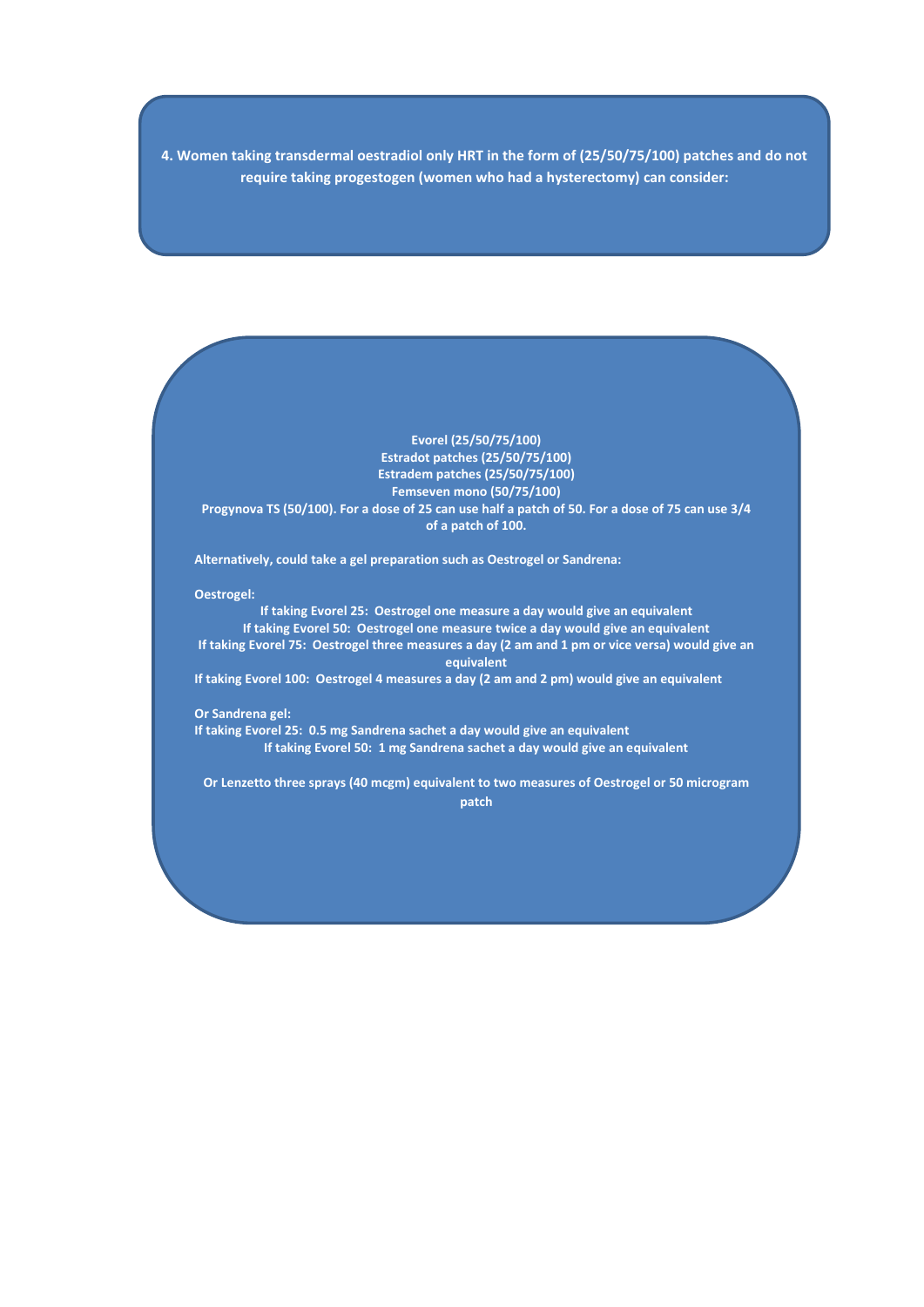**5. Women taking a combined sequential oral HRT preparation containing 1 mg of oestradiol, can consider the following alternatives below:**

**Femoston 1/10 1mg oestradiol + 10mg dydrogesterone**

**Elleste Duet™ 1mg oestradiol + 1mg norethisterone acetate**

**Novofem 1 mg oestradiol + 1 mg norethisterone acetate**

**Or take oestrogen and progestogen separately:**

**Oral oestradiol 1mg and micronised progesterone (taken separately: Utrogestan 200 mg orally for 12 days a month at night (cyclical)**

**Or Provera 10 mg orally for 12 days a month**

**Or Norethisterone 5 mg orally for 12 days a month**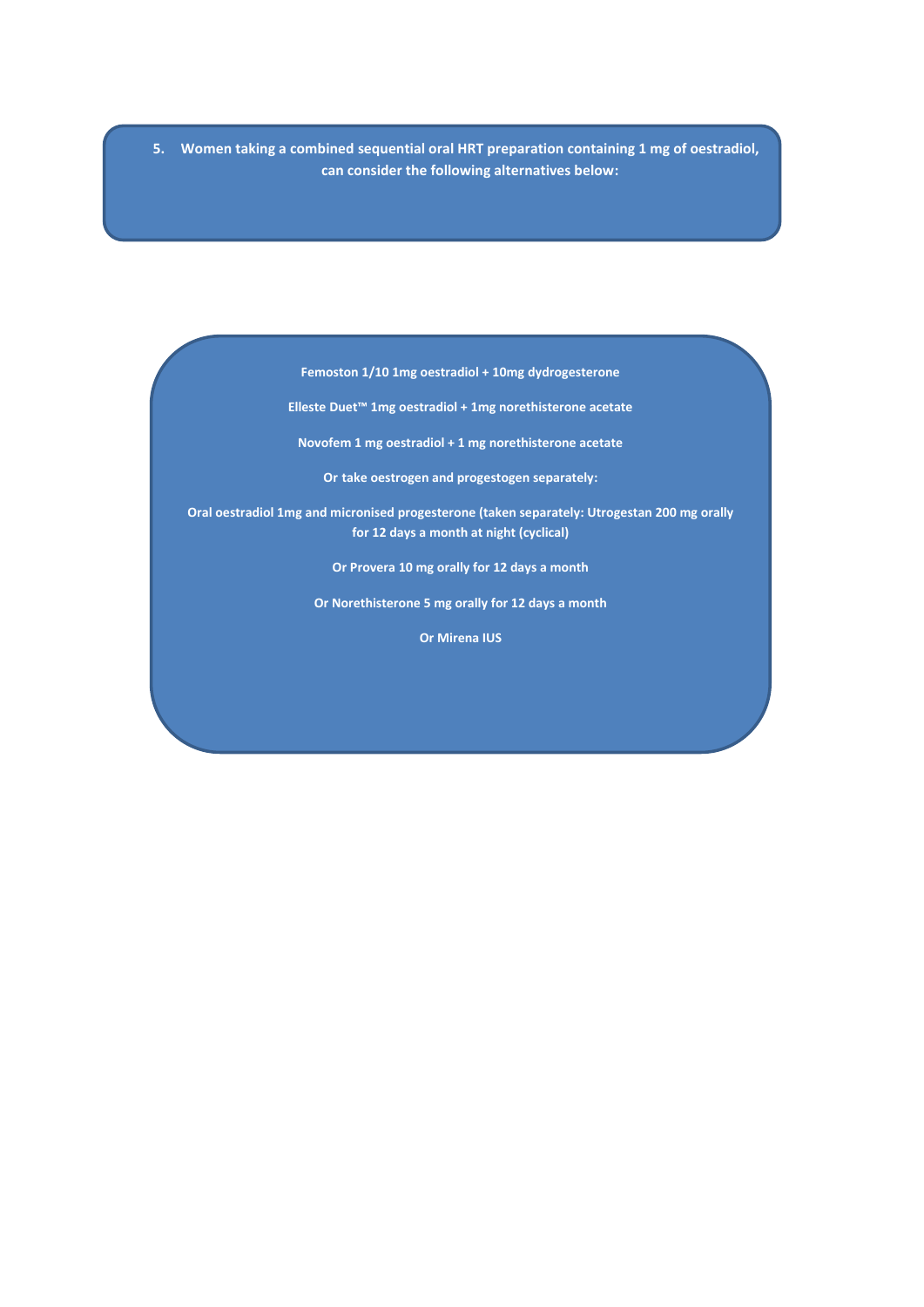**6. Women taking a combined sequential oral HRT preparation containing 2 mg of oestradiol, can consider the following:**

**Femoston 2/10 2mg oestradiol + 10mg dydrogesterone**

**Elleste Duet™ 2mg oestradiol + 1mg norethisterone acetate**

**Trisequens 2mg/2mg/1mg oestradiol + 1mg norethisterone acetate**

**Or take oestrogen and progestogen separately:**

**Oral oestradiol 2mg and micronised progesterone (taken separately: Utrogestan 200 mg orally for 12 days a month at night (cyclical)**

**Or Provera 10 mg orally for 12 days a month**

**Or Norethisterone 5 mg orally for 12 days a month**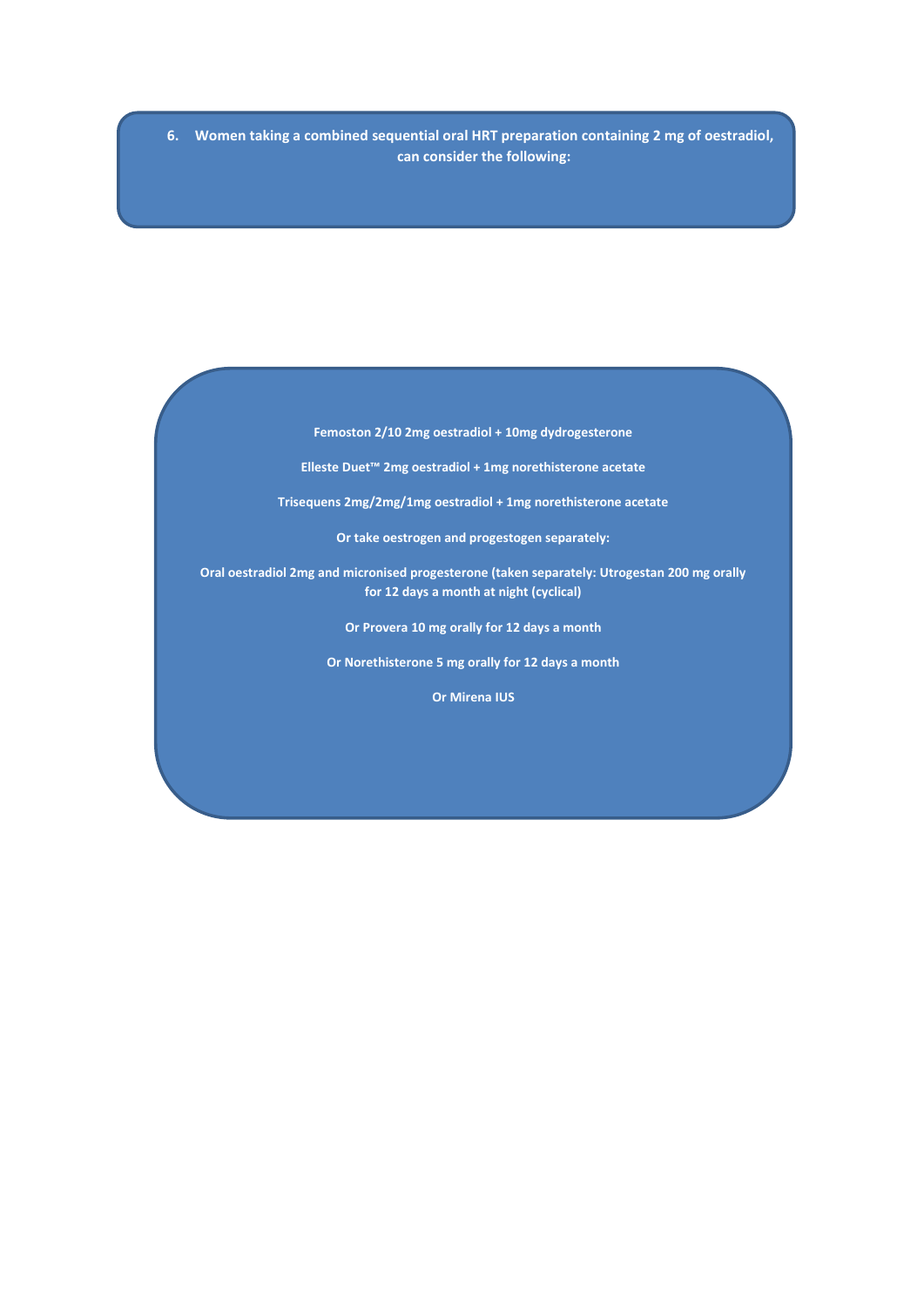**7. Women taking continuous combined oral HRT preparation containing 1 mg of oestradiol, can consider the following:**

**Bijuve capsule 1 mg oestradiol + 100 mg progesterone**

**Femoston conti 1mg oestradiol + 5mg dydrogesterone**

**Kliovance 1mg oestradiol + 0.5mg norethisterone acetate**

**Indivina 1mg oestradiol + 2.5mg medroxyprogesterone acetate** 

**Indivina 1mg oestradiol + 5mg medroxyprogesterone acetate**

**Or take oestrogen and progestogen separately:**

**Oral oestradiol 1 mg + micronised progesterone: Utrogestan 100 mg orally at night daily on continuous basis**

**Or Provera 5 mg orally daily on continuous basis**

**Or Norethisterone 5 mg orally daily on continuous basis (1mg would be sufficient for use in a continuous combined regimen but not available in stand-alone preparations)** 

**Off license use of norethisterone in progestogen only contraceptive pills (e.g. Noriday 3 x tablets of 350 micrograms a day, will provide 1.05 mg of norethisterone) may be considered as an equivalent alternative.**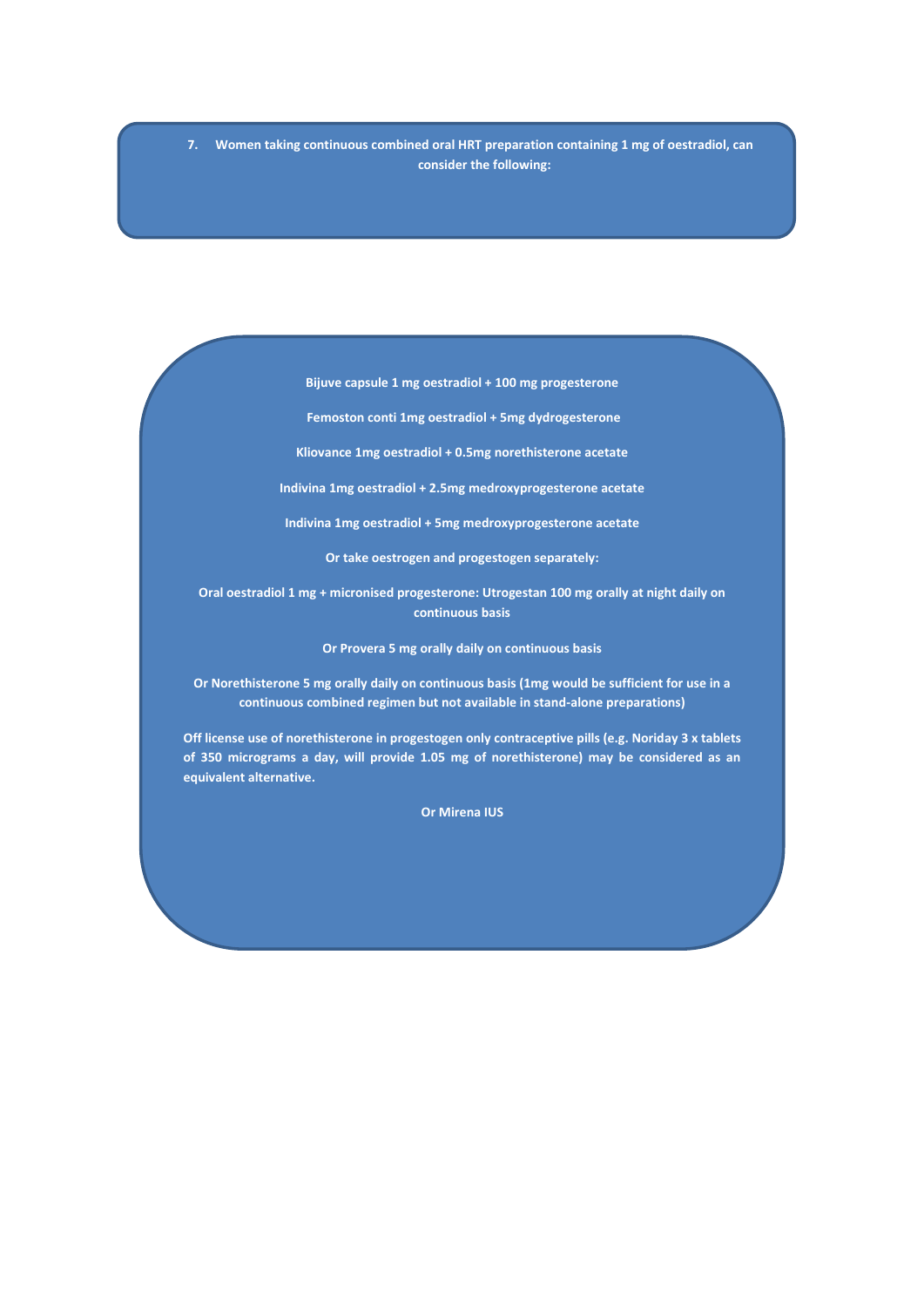**8. Women taking continuous combined oral HRT preparation containing 2 mg of oestradiol, can consider the following:**

**Elleste Duet™ Conti 2mg oestradiol + 1mg norethisterone**

**Kliofem 2mg oestradiol + 1mg norethisterone acetate**

**Indivina 2mg oestradiol + 5mg medroxyprogesterone acetate**

**Or take oestrogen and progestogen separately:**

**Oral oestradiol 2 mg + micronised progesterone: Utrogestan 100 mg orally at night daily on continuous basis**

**Or Provera 5 mg orally daily on continuous basis**

**Or Norethisterone 5 mg orally daily on continuous basis (1mg would be sufficient for use in a continuous combined regimen but not available in stand-alone preparations)** 

**Off license use of norethisterone in progestogen only contraceptive pills (e.g. Noriday 3 x tablets of 350 micrograms a day, will provide 1.05 mg of norethisterone) may be considered as an equivalent alternative.**

**9. Women taking oestrogen only (1 mg) oral HRT and do not require taking progestogen (women who had a hysterectomy), can consider the following:**

**Elleste Solo™ 1mg oestradiol tablets**

**Zumenon® 1mg oestradiol tablets**

**Progynova 1mg oestradiol tablets**